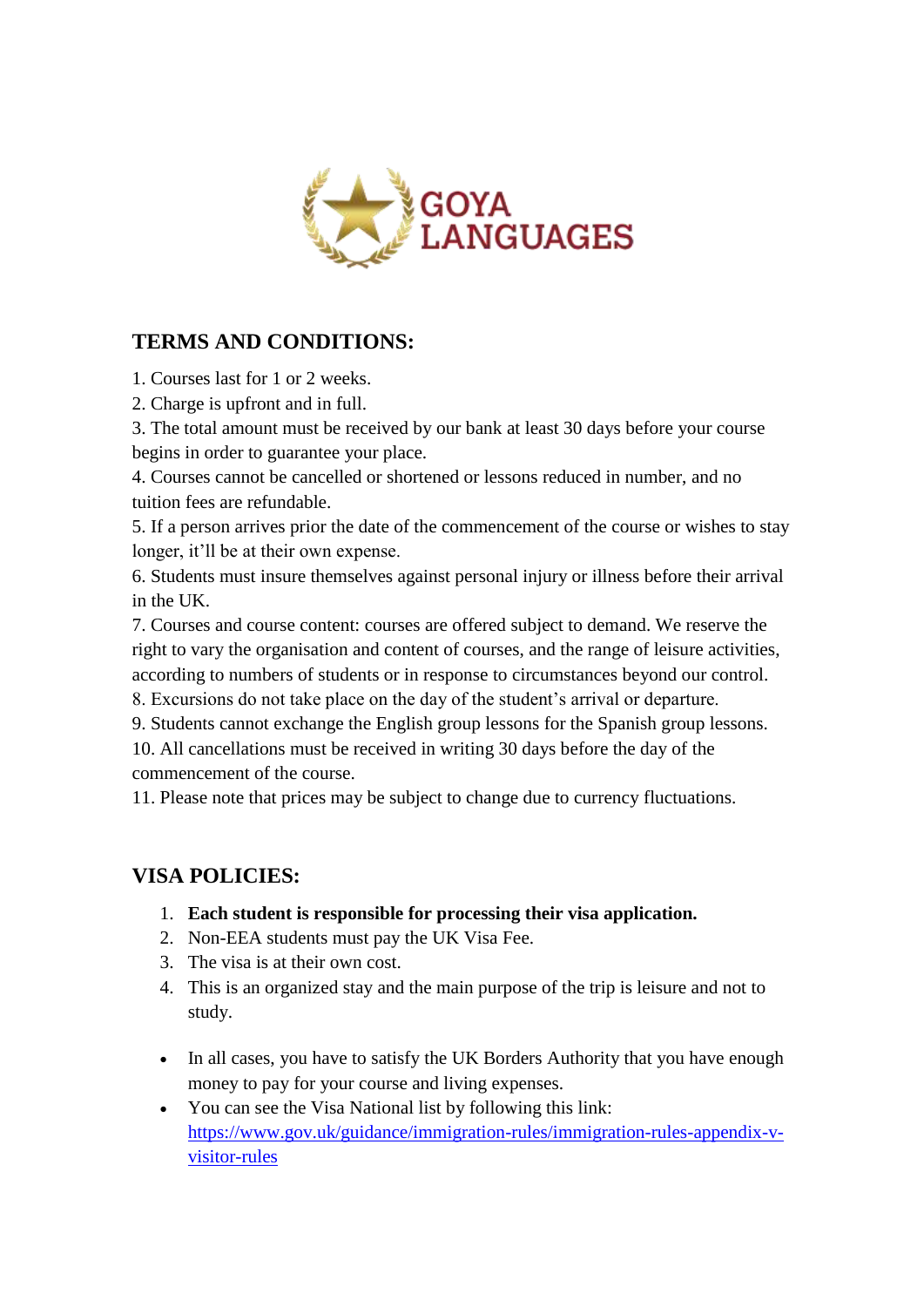- You intend to leave the UK at the end of your studies or the end of your visa allowance:<https://www.gov.uk/tier-4-general-visa/overview>
- Go to this website:<https://www.visa4uk.fco.gov.uk/account/register>
- $\triangle$  Register for an account.
- You should then receive an email to set up the account.
- $\triangle$  Follow the steps on the website and contact your visa application centre. More info:<https://www.gov.uk/study-visit-visa/apply>

#### **WHAT HAPPENS IF MY VISA IS REFUSED?**

In the case that your visa is refused and you provide us with more than 30 days of notice, a refund is only payable by Goya Languages after being shown documentary evidence of a visa refusal. We will then refund fees paid minus bank charges and a £350 administration fee.

### **DISCIPLINARY CODE:**

- 1. Goya Languages reserves the right to terminate without notice the course of any students who seriously or persistently misconduct themselves in their classes or accommodation during their stay, or who persistently fail to attend classes or meet the attendance requirements of the course.
- 2. Action in such cases is at the discretion of the Principal or Centre Director, and in the case of visa nationals the relevant authorities are informed that a course has been discontinued early for disciplinary reasons.
- 3. There is no refund of tuition fees in these circumstances.
- 4. Any unused accommodation fees after the payment of outstanding amounts due will be refunded in accordance with our terms and conditions above.

### **PROMOTIONAL PHOTOGRAPHS AND VIDEOS:**

Goya Languages or its representatives may take photographs and videos of classes or other school activities during your time with us, which may be used for promotional purposes. If you do not wish to appear in any promotional materials, please advise us at the time of booking.

#### **AIRPORT TRANSFERS**

Courses run from Sunday to Sunday. All prices are based on arrivals and departures on Sundays. Goya Languages will not be responsible for arrivals and departures on other